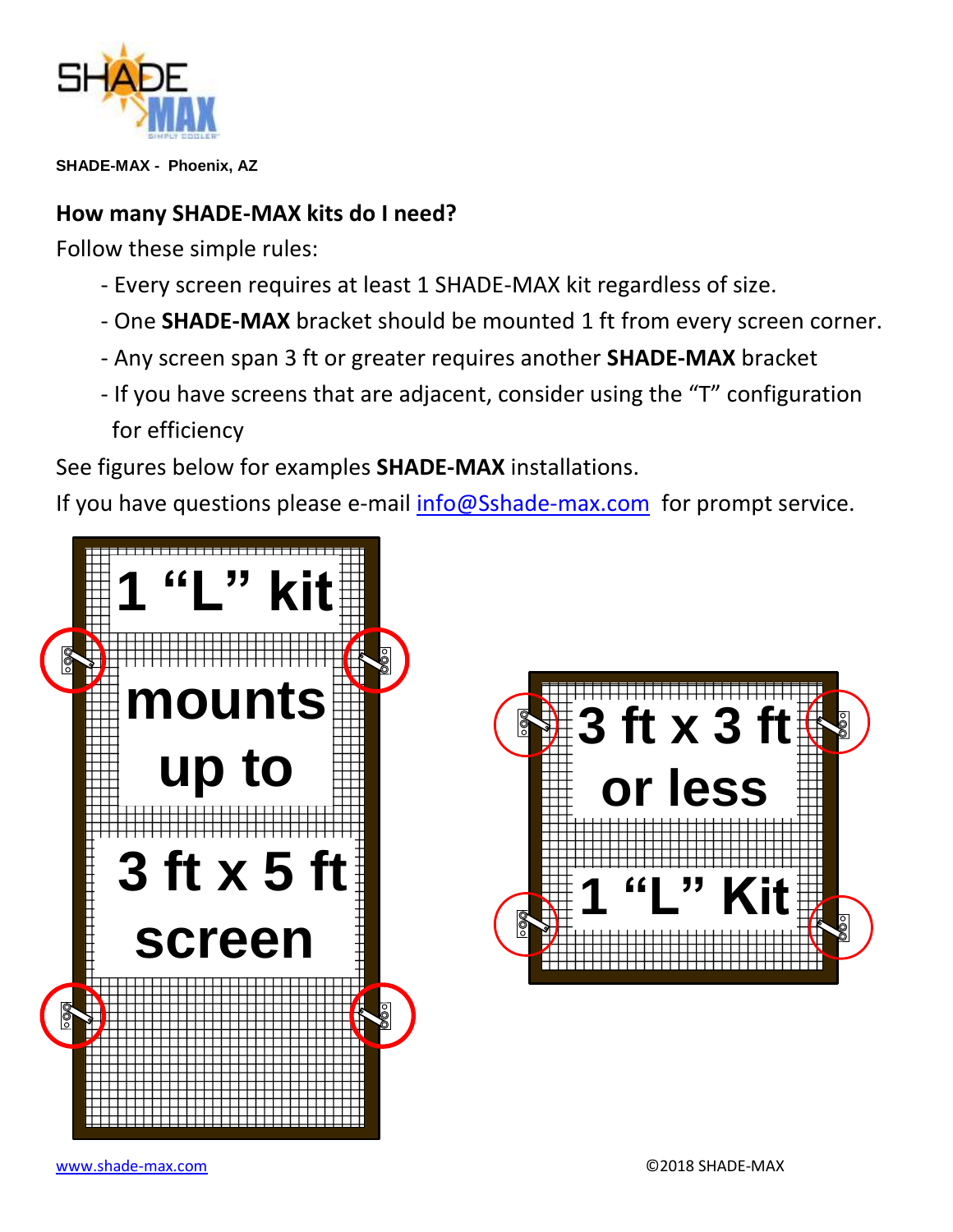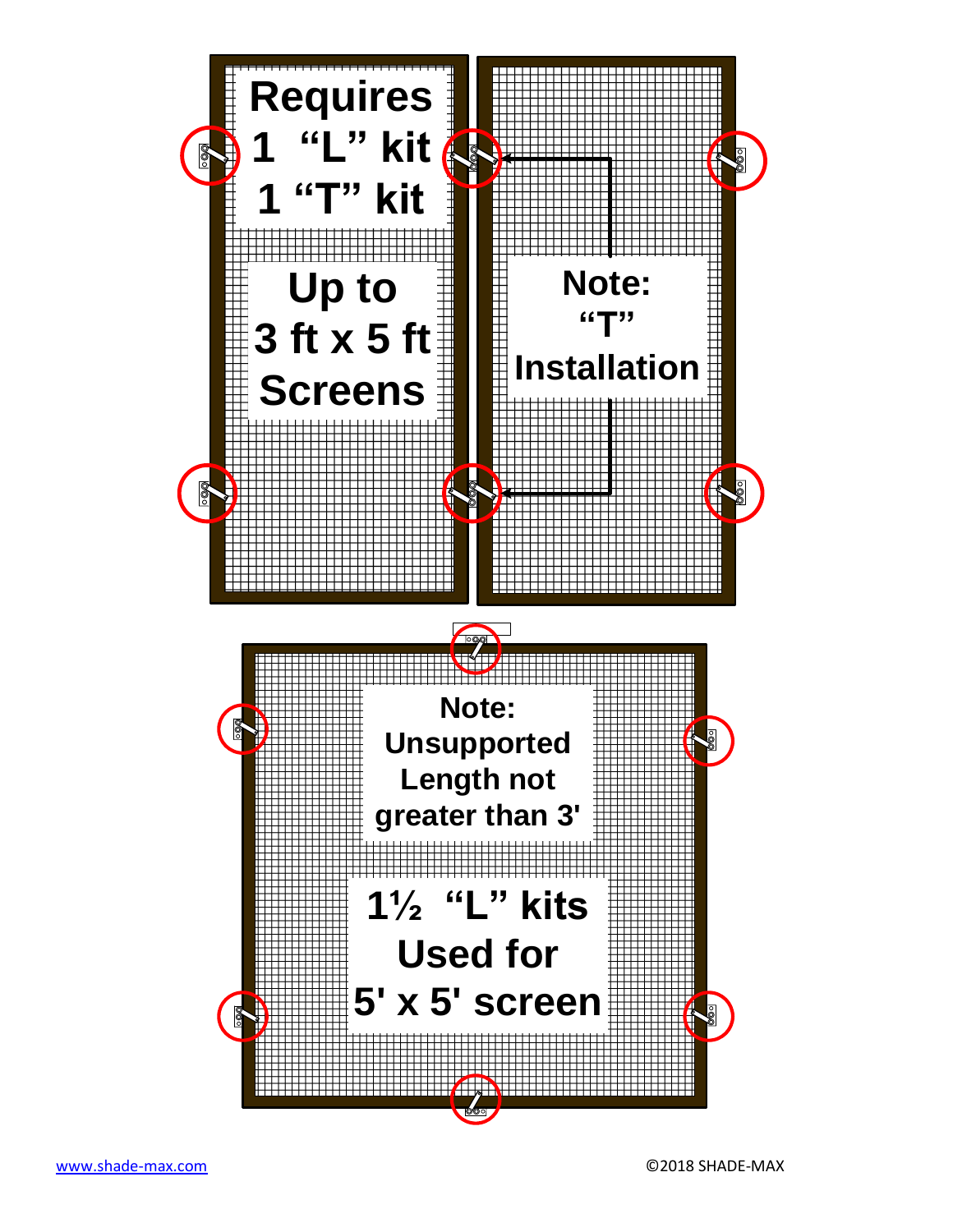

**Screens up to 6' x 8' use 2 "L" kits. In some cases, smaller gage screen frames may benefit from 2 additional clamps on the right and left side. (4 on left/right and 6 on top/bottom.)**